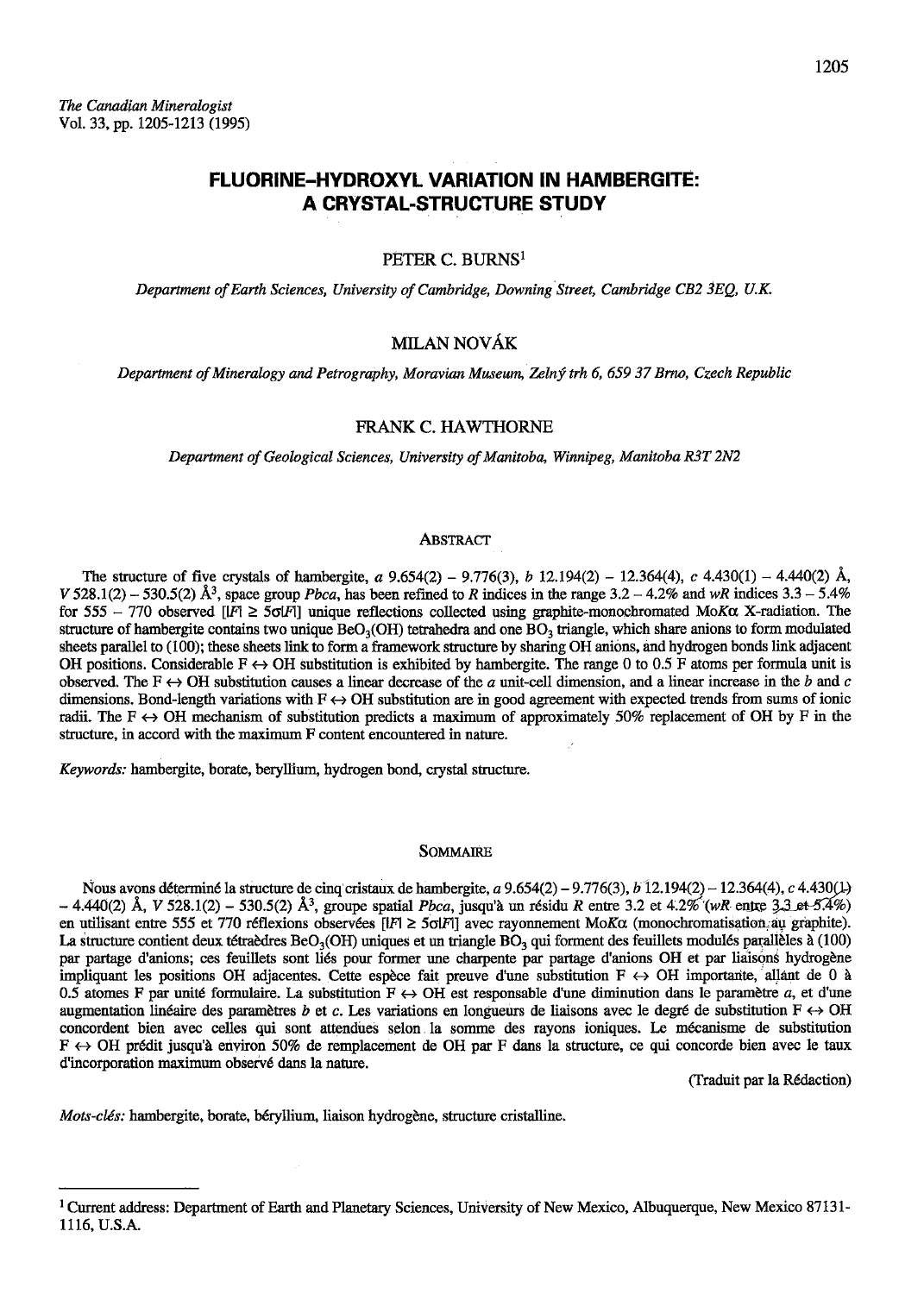#### **INTRODUCTION**

Hambergite,  $Be_2(BO_3)(OH,F)$ , occurs in granitic pegmatites at several localities, including near Halgaråen, Langesundsfjord, Norway, at Anjanabanoana, Madagascar, at Sušice, Ctidružice and Kracovice, Czech Republic, the Little Three and Himalaya mines in San Diego County, California, in gem gravels.from Kashmir, India, and in several pocket pegmatites with abundant elbaite in Russia, Pakistan, Italy and the U.S.A. The crystal structure of hambergite was solved by Zachariasen (1931) and later refined by Zachariasen et al. (1963), and Vergnoux & Ginouvès (1955) reported infrared spectra for hambergite. Switzer et al.  $(1965)$  examined hambergite crystals from several localities, and found that considerable F may substitute for OH in the structure. Samples of hambergite from the Little Three mine have the highest reported F content at  $6.0$  wt%.

In order to investigate the effects of  $F \leftrightarrow OH$ substitution upon the crystal structure of hambergite, and to assess the possibility of a complete solidsolution series from  $Be_2(BO_3)OH$  to  $Be_2(BO_3)F$ , we have undertaken a crystal-structure study of five crystals. Four of the crystals studied are from pegmatites in the Czech Republic: Su5ice (HM2), Ctidružice (HM3) and Kracovice (HM4, HM5). The other crystal is from the Himalaya mine, California (HM1).

#### EXPERIMENTAL

## Collection of X-ray data

Each of the five crystals of hambergite was mounted on a Nicolet  $R3m$  automated four-circle diffractometer. For each crystal, approximately thirty reflections in the range  $8^{\circ} \leq 2\theta \leq 58^{\circ}$  were centered using graphitemonochromated MoKa X-radiation. The unit-cell dimensions (Table 1) were derived from the setting angles of the automatically aligned reflections by leastsquares techniques. Data were collected using the  $\theta$ -2 $\theta$  scan mode with a 2.2° 2 $\theta$  scan range and a variable scan-rate ranging from  $4^{\circ}$  to  $29.3^{\circ}$   $2\theta$ /min. A total of 1799-2LL5 reflections was measured over the range  $3^{\circ} \leq 2\theta \leq 60^{\circ}$ ; the index ranges  $0 \leq h \leq 13$ ,  $-17 \le k \le 17$ ,  $0 \le l \le 6$  were covered, giving two asymmetric units. Two standard reflections were measured every 50 reflections; no significant change in their intensities occurred during data collection. An empirical absorption-conection based on 36 psi-scans for each of nine to eleven reflections over the range  $10^{\circ} \le 2\theta \le 60^{\circ}$  was applied; the resulting R azimuthal values range from  $1.2$  to  $2.2\%$  (Table 1). The data were corrected for Lorentz, polarization and background effects, and symmetry-equivalent reflections were merged, giving  $R_{\text{INT}}$  values ranging from 1.1 to 5.4%

TABLE 1. MISCELLANEOUS INFORMATION FOR HAMBERGITE

|                             | HM1                   | HM2                   | <b>HM3</b>  | IIM4                  | IM5         |
|-----------------------------|-----------------------|-----------------------|-------------|-----------------------|-------------|
| Locality                    | Himalaya              | Sulice                | Ctidružice  | Kracovice             | Kracovice   |
| a (Å)                       | 9.776(3)              | 9.754(2)              | 9,678(2)    | 9,663(4)              | 9.654(2)    |
| b (Å)                       | 12.194(2)             | 12.231(2)             | 12.313(2)   | 12,364(4)             | 12.347(2)   |
| c(A)                        | 4.430(1)              | 4.4340(9)             | 4.439(1)    | 4.440(2)              | 4.4364(9)   |
| V (Å <sup>3</sup> )         | 528.1(2)              | 529.0(1)              | 528.9(2)    | 530.5(2)              | 528.8(2)    |
| Space Group                 | Pbca                  | Pbca                  | Pbca        | Pbca                  | Pbca        |
| z                           | 8                     | 8                     | 8           | 8                     | 8           |
| $R_{w}(\%)$                 | $1.3 \rightarrow 1.1$ | $1.3 \rightarrow 1.2$ | $3.7 - 1.7$ | $1.7 \rightarrow 1.6$ | $4.1 - 2.2$ |
| Total Ref.                  | 1799                  | 2115                  | 1809        | 1802                  | 1813        |
| $ F_n  \geq 5$ $\sigma  F $ | 645                   | 555                   | 645         | 770                   | 611         |
| $R_{\rm{nr}}$ (%)           | 5.4                   | 1.I                   | 29          | 23                    | 3.1         |
| Final $R(%)$                | 4.2                   | 3.2                   | 3.4         | 3.2                   | 3.2         |
| Final $wR(\%)$              | 5.4                   | 3.3                   | 3.7         | 3.5                   | 3.4         |
| Final S                     | 1.04                  | 0.70                  | 0.70        | 0.73                  | 0.68        |

 $R = \sum (|F_{\rm e}| - |F_{\rm e}|)/\sum |F_{\rm e}|$ 

 $wR = \left[\sum w(\left|F_{o}\right| - \left|F_{e}\right|\right)^{2}/\sum F_{o}^{n}\right]^{n}, w = U\sigma^{2}(F)$ 

 $S = [\sum w(\vert F_n \vert - \vert F_n \vert)^2/(m - n)]^{\frac{1}{2}}$ , for *m* observations and *n* parameters

TABLE 2 ATOMIC PARAMETERS FOR HAMBERGITB

|       |                             | HM1       | HM2       | HM3       | HM4       | <b>HM5</b> |
|-------|-----------------------------|-----------|-----------|-----------|-----------|------------|
| Be(1) | x                           | 0.0030(3) | 0.0028(2) | 0.0033(3) | 0.0039(3) | 0.0040(2)  |
|       | y                           | 0.1885(3) | 0.1887(2) | 0.1894(2) | 0.1893(2) | 0.1893(2)  |
|       | ÷,                          | 0.2632    | 0.2632    | 0.2632    | 0.2632    | 0.2632     |
|       | $\mathbf{U}_{\text{eq}}$    | 70(7)     | 76(5)     | 102(5)    | 80(6)     | 81(5)      |
| Be(2) | x                           | 0.2376(3) | 0.2374(3) | 0.2384(3) | 0.2386(3) | 0.2383(2)  |
|       | y                           | 0.0679(3) | 0.0675(2) | 0.0667(2) | 0.0666(2) | 0.0660(2)  |
|       | z                           | 0.2767(7) | 0.2773(5) | 0.2798(5) | 0.2812(6) | 0.2800(5)  |
|       | $\mathrm{U}_{\mathrm{ex}}$  | 75(7)     | 77(5)     | 100(5)    | 80(6)     | 80(5)      |
| B     | x                           | 0.1063(3) | 0.1063(2) | 0.1077(2) | 0.1079(2) | 0.1081(2)  |
|       | у                           | 0.1072(2) | 0.1074(2) | 0.1090(2) | 0.1096(2) | 0.1093(1)  |
|       | z                           | 0.7729(6) | 0.7739(5) | 0.7762(4) | 0.7780(5) | 0.7775(4)  |
|       | $\mathbf{U}_{\mathbf{e}_i}$ | 62(6)     | 67(5)     | 99(5)     | 81(5)     | 75(4)      |
| O(1)  | x                           | 0.0372(2) | 0.0377(1) | 0.0375(1) | 0.0376(2) | 0.0375(1)  |
|       | y                           | 0.1877(1) | 0.1879(1) | 0.1885(1) | 0.1887(1) | 0.1887(1)  |
|       | z                           | 0.6192(4) | 0.6201(3) | 0.6235(3) | 0.6244(3) | 0.6244(3)  |
|       | $U_{ca.}$                   | 79(5)     | 78(3)     | 104(3)    | 86(4)     | 84(3)      |
| O(2)  | x                           | 0.1009(2) | 0.1017(1) | 0.1033(1) | 0.1039(1) | 0.1039(1)  |
|       | y                           | 0.1026(1) | 0.1032(1) | 0.1045(1) | 0.1052(1) | 0.1052(1)  |
|       | z                           | 0.0825(4) | 0.0830(3) | 0.0857(3) | 0.0868(3) | 0.0867(3)  |
|       | $U_{\alpha}$                | 76(4)     | 76(3)     | 103(3)    | 87(3)     | 86(3)      |
| O(3)  | x                           | 0.1871(2) | 0.1870(1) | 0.1880(1) | 0.1884(1) | 0.1883(1)  |
|       | y                           | 0.0342(1) | 0.0346(1) | 0.0363(1) | 0.0366(1) | 0.0367(1)  |
|       | z                           | 0.6175(4) | 0.6177(3) | 0.6209(3) | 0.6215(3) | 0.6215(3)  |
|       | $\mathbf{U}_{\mathbf{q}}$   | 79(5)     | 78(3)     | 109(3)    | 94(4)     | 90(3)      |
| O(4)  | x                           | 0.3400(2) | 0.3409(1) | 0.3442(1) | 0.3451(1) | 0.3449(1)  |
|       | y                           | 0.1731(2) | 0.1716(1) | 0.1672(1) | 0.1659(1) | 0.1660(1)  |
|       | z                           | 0.2952(4) | 0.2950(3) | 0.2950(3) | 0.2951(4) | 0.2951(3)  |
|       | $\mathbf{U}_{\infty}$       | 0.96(5)   | 103(4)    | 140(4)    | 127(4)    | 131(3)     |
| н     | x                           | 0.814(4)  | 0.816(3)  | 0.808(4)  | 0.812(6)  | 0.816(5)   |
|       | y                           | 0.216(4)  | 0.214(2)  | 0.205(4)  | 0.196(4)  | 0.195(4)   |
|       | z                           | 0.075(11) | 0.077(8)  | 0.121(10) | 0.094(15) | 0.046(14)  |
|       | $\mathbf{U}_{\mathbf{q}}$   | 200       | 200       | 200       | 200       | 200        |
|       |                             |           |           |           |           |            |

 $*U_{eq} = U_{eqab}^{-} \times 10^{4}$ 

+ fixed during refinement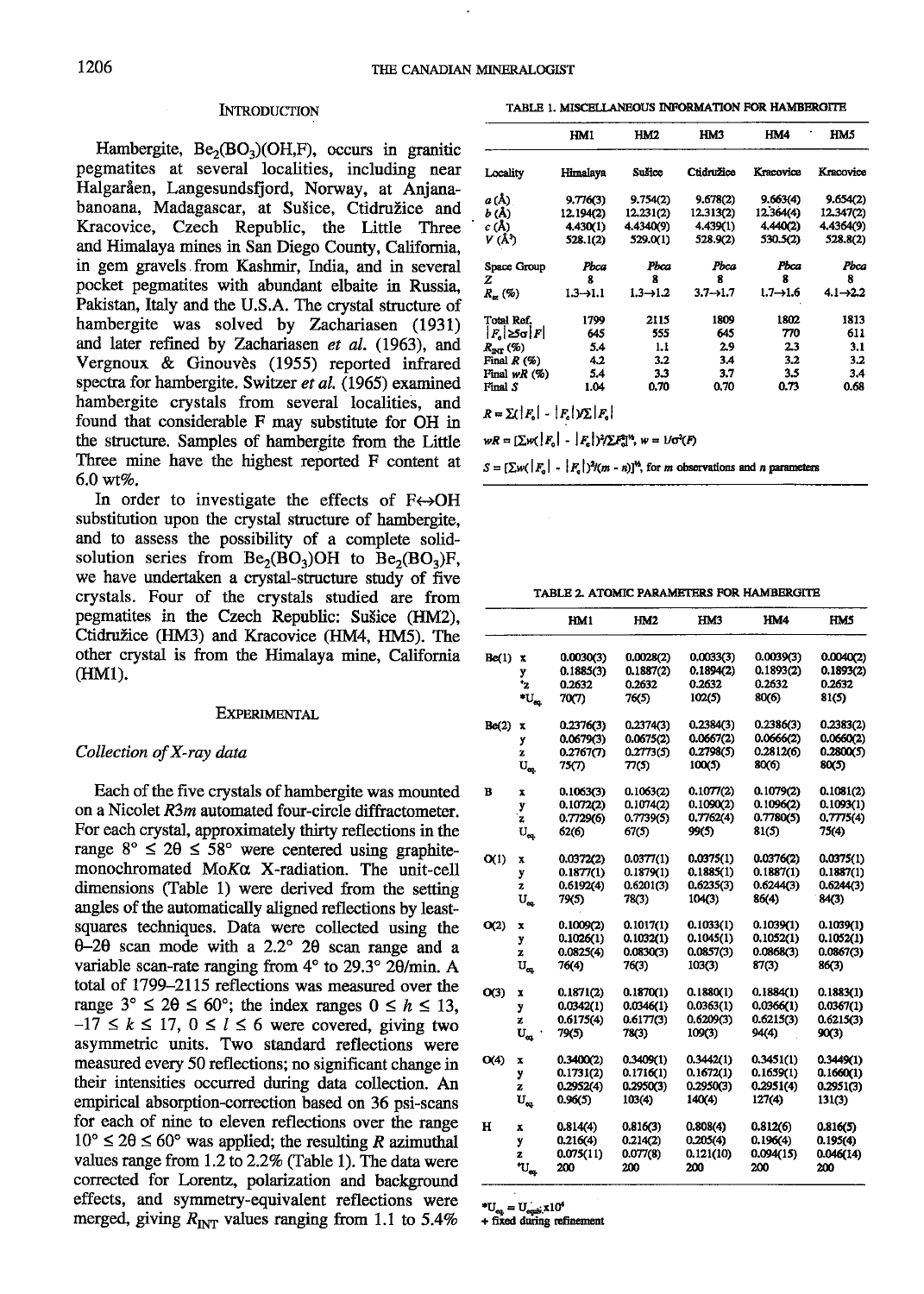TABLE 3. SELECTED INTERATOMIC DISTANCES (A) AND ANGLES (\*) FOR HAMBERGITE

|                        | HM1      | HM2      | HM3             | HM4      | <b>IIM5</b>     |
|------------------------|----------|----------|-----------------|----------|-----------------|
| Be(1)-O(1)             | 1.612(2) | 1.619(1) | 1.634(1)        | 1.637(2) | 1.635(1)        |
| Be(1)-O(2)             | 1.629(3) | 1.632(3) | 1.628(2)        | 1.621(3) | 1.619(2)        |
| Be(1)-O(1)a            | 1.672(4) | 1.673(3) | 1.660(2)        | 1.662(2) | 1.658(2)        |
| Be(1)-O(4)b            | 1.625(4) | 1.613(3) | 1.585(3)        | 1.583(3) | <u>1.584(3)</u> |
| $Be(1)-O>$             | 1.634    | 1.634    | 1.627           | 1.626    | 1.624           |
| Be(2)-O(2)             | 1.644(4) | 1.639(3) | 1.633(3)        | 1.633(3) | 1.629(3)        |
| Be(2)-O(3)             | 1.641(4) | 1.637(3) | 1.634(3)        | 1.630(3) | 1.630(3)        |
| Be(2)-O(4)             | 1.629(4) | 1,627(3) | 1.608(3)        | 1.603(3) | 1.609(3)        |
| Be(2)-O(3)c            | 1.609(4) | 1.614(3) | 1.616(3)        | 1.622(3) | 1.614(3)        |
| <be(2)-o></be(2)-o>    | 1.631    | 1.629    | 1.623           | 1.622    | 1.620           |
| B-O(1)                 | 1.373(3) | 1.371(2) | 1.370(2)        | 1.373(3) | 1.374(2)        |
| $B-O(3)$               | 1.375(3) | 1.375(2) | 1.372(2)        | 1.379(3) | 1.372(2)        |
| B-O(2)d                | 1.374(3) | 1.372(3) | 1.375(2)        | 1.373(3) | 1.373(2)        |
| <b-o></b-o>            | 1.374    | 1.373    | 1.372           | 1.375    | 1.373           |
| H-O(4)f                | 0.81(5)  | 0.81(3)  | 0.69(4)         | 0.69(6)  | 0.84(6)         |
| Н… О(4)е               | 2.14(5)  | 2.18(3)  | 2.45(4)         | 2.45(6)  | 2.30(6)         |
| O(4)f-H… O(4)e         | 155(4)   | 156(3)   | 140(4)          | 145(6)   | 146(5)          |
| $O(4)f-O(4)e$          | 2.903(3) | 2,931(2) | 3.014(2)        | 3.042(2) | 3.036(2)        |
| O(1)-Be(1)-O(2)        | 110.8(2) | 110.5(1) | 110.4(1)        | 110.6(2) | 110.7(1)        |
| O(1)-Be(1)-O(1)a       | 109.7(2) | 109.5(1) | 109.3(1)        | 109.2(1) | 109.2(1)        |
| O(1)-Be(1)-O(4)b       | 111.0(2) | 111.2(1) | 110.8(1)        | 110.6(1) | 110.5(1)        |
| O(2)-Be(1)-O(1)a       | 106.0(2) | 105.8(1) | 106.4(1)        | 106,7(1) | 106.7(1)        |
| O(2)-Be(1)-O(4)b       | 115.0(2) | 114.7(1) | 112.9(1)        | 112.4(1) | 112.4(1)        |
| O(1)a-Be(1)-O(4)b      | 103.9(1) | 104.8(1) | <u>106.8(1)</u> | 107.2(1) | <u>107.1(1)</u> |
| <0-Be(1)-0>            | 109.4    | 109.4    | 109.4           | 109.4    | 109.4           |
| $O(2)$ -Be(2)- $O(3)$  | 107.5(2) | 107.9(2) | 108.4(2)        | 108.6(2) | 108.6(2)        |
| O(2)-Be(2)-O(4)        | 108.9(2) | 108.5(2) | 108.2(1)        | 108.0(2) | 107.7(1)        |
| O(2)-Be(2)-O(3)c       | 110.0(2) | 110.2(2) | 110.2(1)        | 110.2(2) | 110.7(1)        |
| $O(3)$ -Be(2)- $O(4)$  | 109.6(2) | 109.5(2) | 109.1(2)        | 109.2(2) | 108.7(1)        |
| O(3)-Be(2)-O(3)c       | 110.3(2) | 110.6(1) | 110.9(1)        | 110.8(2) | 111.2(1)        |
| $O(4)$ -Be(2)- $O(3)c$ | 110.5(2) | 110.1(2) | 110.021         | 109.9(2) | 109.9(2)        |
| <0-Be(2)-0>            | 109.5    | 109.5    | 109.5           | 109.4    | 109.5           |
| $O(1)-B-O(3)$          | 119.8(2) | 119.6(2) | 119.9(2)        | 119.7(2) | 119.8(2)        |
| O(1)-B-O(2)d           | 120.4(2) | 120,5(2) | 120.5(2)        | 120.7(2) | 120.4(2)        |
| $O(3)$ -B- $O(2)$ d    | 119.7(2) | 119.8(2) | 119.5(2)        | 119.6(2) | 119.8(2)        |
| <o-b-o></o-b-o>        | 120.0    | 120.0    | 120.0           | 120.0    | 120.0           |
| Be(1)f-O(4)-Be(2)      | 133.3(2) | 134.5(2) | 138.1(2)        | 139.1(2) | 138.9(1)        |

 $a = x$ ,  $\frac{1}{2}y$ ,  $z-\frac{1}{2}$ ;  $b = x-\frac{1}{2}y$ ,  $z+\frac{1}{2}z$ ;  $c = \frac{1}{2}x$ ,  $y$ ,  $-\frac{1}{2}x+z$ ;  $d = x$ ,  $y$ ,  $z+1$ ;  $e = \frac{1}{4} + x$ ,  $\frac{1}{2} - y$ ,  $-z$ ;  $f = x + \frac{1}{2}$ ,  $y$ ,  $\frac{1}{2} + z$ 

(Table l). The total number of unique observed reflections  $\vert |F| \geq 5\sigma$   $\vert F \vert \vert$  ranged from 555 to 770 (Iable l).

## Refinement of the crystal structures

Scattering curves for neutral atoms, together with anomalous-dispersion corrections, were taken from Cromer & Mann (1968) and Cromer & Liberman (1970), respectively. The Siemens SIIEIXTL PLUS (PC version) system of programs was used throughout this study; R indices are of the form given in Table 1 and are expressed as percentages.

Each refinement was done in the space group Pbca, with starting atomic coordinates taken from Zachariasen et al. (1963). The final cycles of refinement included atomic coordinates, anisotropic-

TABLE 4. FLUORINE CONTENT\* OF HAMBERGITE DETERMINED BY EMPAAND SREF

| HMS              |     |        | <b>EMPA</b> | <b>SREF</b> |              |
|------------------|-----|--------|-------------|-------------|--------------|
| 635(1)           |     | Points | At%F        | F apfu      | $F$ at OH(4) |
| 619(2)<br>658(2) | HM1 | 12     | 0.14(1)     | 0.01(1)     | 0.06(5)      |
| 584(3)           | HM2 | 15     | 1.89(10)    | 0.09(1)     | 0.07(3)      |
| 624              | HM3 | 0      |             |             | 0.30(4)      |
|                  | HM4 | 7      | 7.01(85)    | 0.35(4)     | 0.41(5)      |
| 629(3)<br>630(3) | HM5 | 0      | $\bullet$   | -           | 0.48(3)      |

 $\text{*} \sigma$  given in brackets;  $\cdot$  = not determined

displacement parameters, and site-scattering parameters for the O(4) site. The occupancy of the  $O(4)$  site was refined using the scattering factors for  $O$ , H and F with the constraint that  $O + F = 1$ , and  $H = O$ . The difference in the shapes of the scattering curyes, as well as the height of the curves, was used in the determination. F is the heaviest element in hambergite, and absorption effects are not very significant. Therefore, we contend that the F contents derived from site-scattering refinements give a reasonable estimate of the F content of the hambergite crystals. An empirical isotropic-extinction correction and refinable structure-factor weighting scheme was ried for each refinement, but neither improved the results of the refinements. Final R indices (Table 1) range from  $3.2\%$ to 4.2%, and  $wR$  indices, from 3.3% to 5.4%. Refined positional parameters and equivalent isotropicdisplacement parameters are given in Table 2, selected interatomic distances and angles in Table 3, refined site-scattering values in Table 4, and a bond-valence analysis is given in Table 5. Anisofropic-displacement parameters and structure factors may be obtained from the Depository of Unpublished Data, CISTI, National Research Council of Canada, Ottawa, Ontario KlA OS2.

| TABLE 5. BOND-VALENCE* ANALYSIS FOR HAMBERGITE (HM1) |  |  |  |
|------------------------------------------------------|--|--|--|
|------------------------------------------------------|--|--|--|

|       | Be(1)          | Be(2)          | в     | н          | Σ     |
|-------|----------------|----------------|-------|------------|-------|
| O(1)  | 0.536<br>0.455 |                | 0.995 |            | 1.986 |
| O(2)  | 0.511          | 0.491          | 0.992 |            | 1.994 |
| O(3)  |                | 0.495<br>0.540 | 0.989 |            | 2.024 |
| OH(4) | 0.517          | 0.512          |       | 0.8<br>0.2 | 2.029 |
| Σ     | 2.019          | 2.038          | 2.976 | 1.0        |       |

\* parameters from Brown & Altermatt (1985)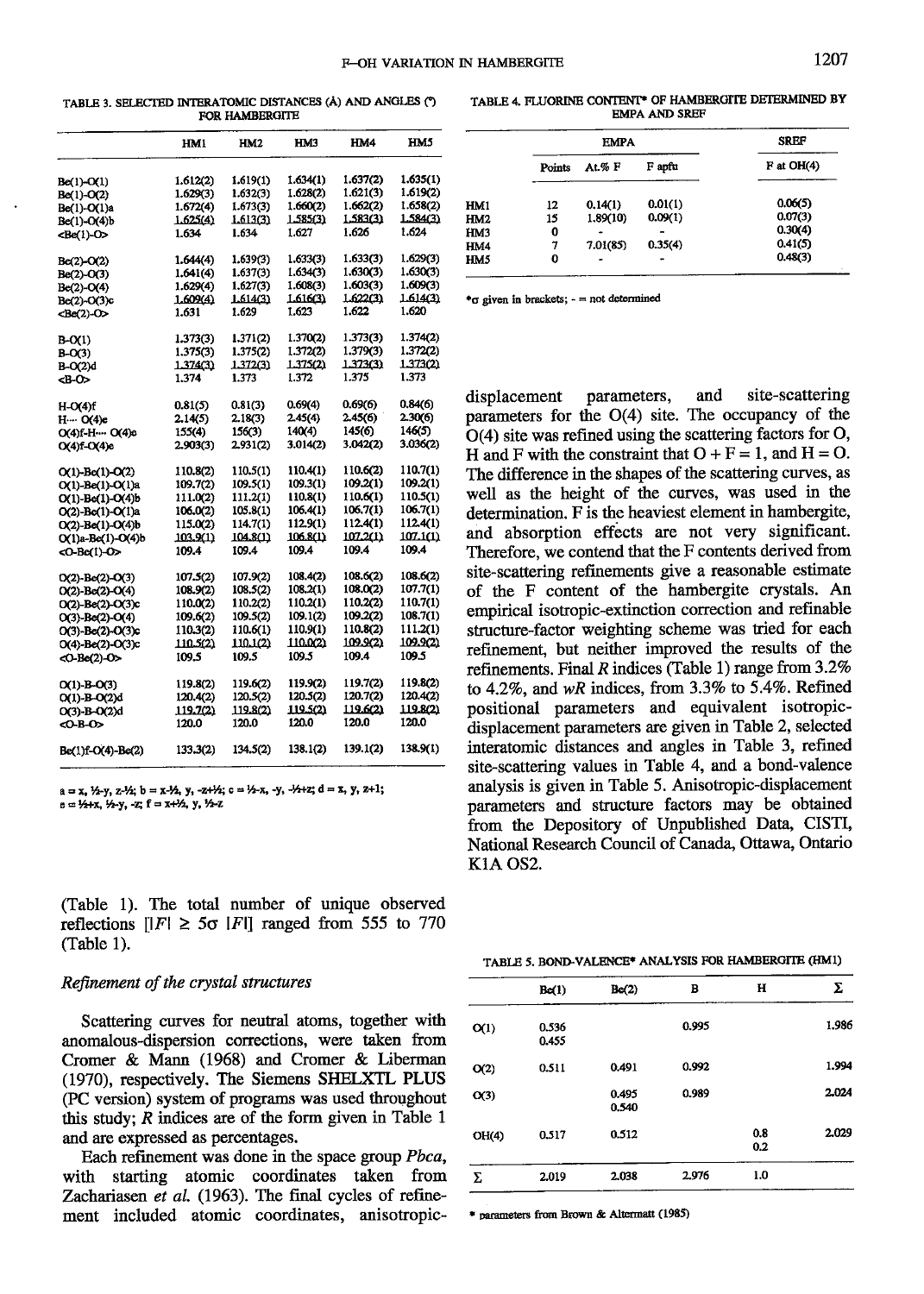## Electron-microprobe analysis

The chemical composition of hambergite cannot be properly determined using an electron microprobe owing to the presence of light elements. However, in most cases, we did not have sufficient sample for other analytical techniques, and optical examination indicates that chemical heterogeneities occur within some larger crystals of hambergite. Therefore, despite its obvious inadequacies for this material, the electron microprobe was used to establish the F content of three of the hambergite crystals for which X-ray data were collected. The other two crystals were lost dwing the remounting and polishing process. The crystals were remounted, polished, carbon-coated and analyzed using a CAMECA SX-50 instrument in the wavelength-dispersion mode. Beam conditions were 15 kV, beam current 20 nA, and a spot diameter of 10 um. Topaz was used as the standard for F; peak heights were used for the analyses. Peak scans for F-rich hambergiie and the topaz standard gave very similar profile shapes, with ratios of peak area to peak height of I3.2 for the hambergite and 13.3 for the topaz. The matrix was assumed to be stoichiometric amounts of Be, B and O for purposes of data reduction. The results of the analyses, compared to the F contents derived from site-scattering refinements, are given in Table 4.

## DESCRIPTION OF THE STRUCTURE

This work confirms the structure for hambergite reported by Zachariasen (1931) and refined by Zachariasen et al. (1963). In the structure description that follows, reference will be made only to hambergite HMl, which contains very little F. However, the structural connectivity of each of the hambergite crystals studied here is identical to that in crystal HMl; only minor changes in bond lengths occur with increasing F content.

 $BeO<sub>3</sub>(OH)$  and  $BO<sub>3</sub>$  polyhedra: The structure of hambergite contains two distinct Be positions, each of which is tetrahedrally coordinated by three O atoms and an OH group. The  $\langle \text{Be-}\phi \rangle$  ( $\phi$ : O<sup>2-</sup>, OH<sup>-</sup>, F<sup>-</sup>) distances,  $1.634$  and  $1.631$  Å, are within the range typically observed for  $[4]$ Be-O, and both site-scattering refinement and the bond-valence analysis (Table 5) indicate that there is no significant substitution of another cation at either Be site. The structure contains a single B position, which is triangularly coordinated by three O atoms. The  $\langle$ B-O $>$  distance is 1.374 Å, a value typical of  $[3]B-O$ .

Structure connectivity: A projection of the structure of hambergite down [001] shows that it is a framework



FIG. 1. The structure of hambergite projected down t0011. B atoms are shown as cross-hatched circles. Be atoms as open circles with shading in the lower left, O atoms as circles shaded wifh parallel lines, H atoms are shown as small open circles. Hydrogen bonds are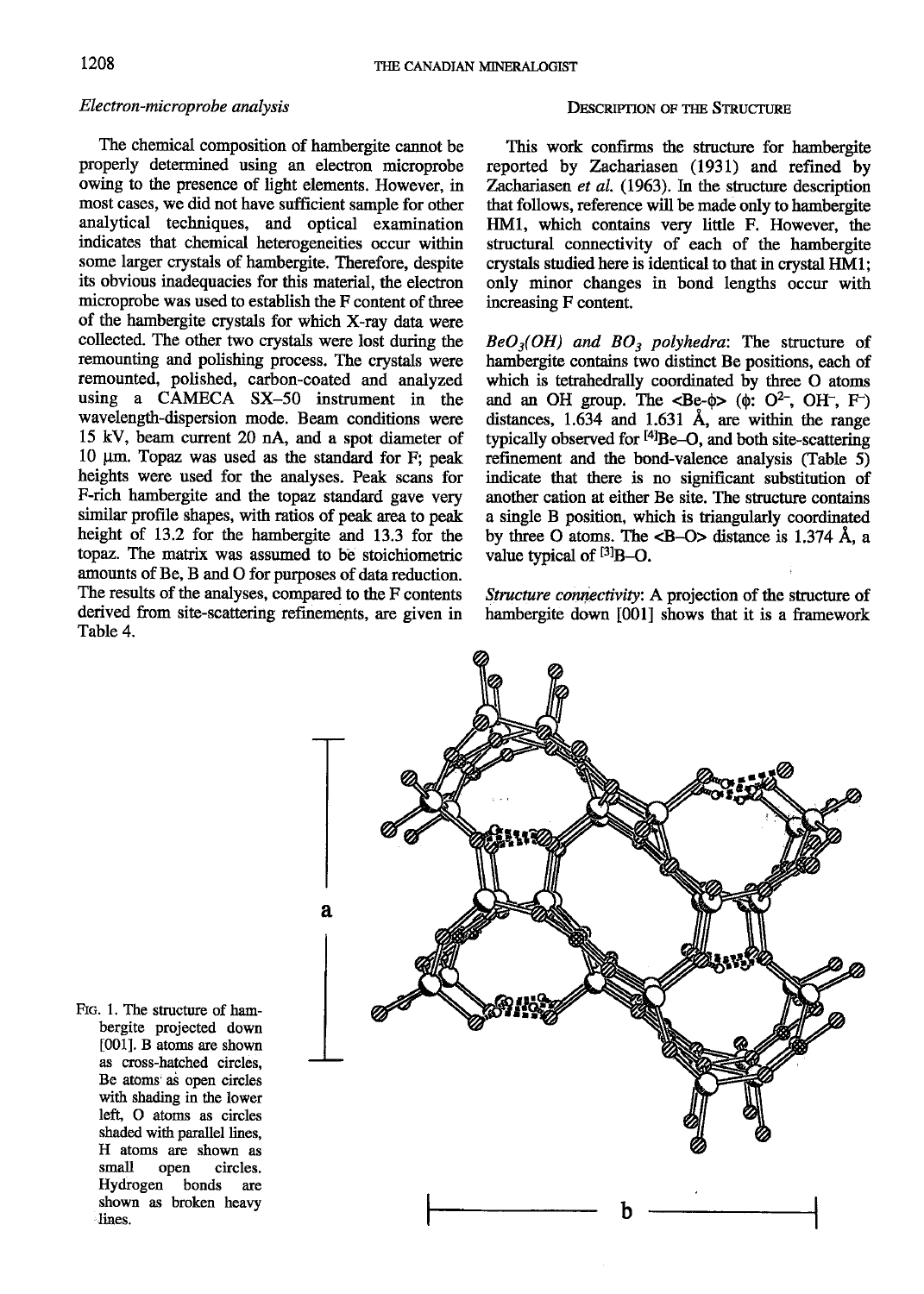

FIG. 2. The structure of hambergite projected down [100]. Legend as in Figure l.

structure (Fig. 1); the Be $\phi_4$  tetrahedra and BO<sub>3</sub> triangles share corners to form modulated sheets parallel to (100). The details of one of these sheets are shown in Figure 2. Each O atom bonds to one B atom and two Be atoms, resulting in a highly connected sheet. Each Be atom also bonds to one OH group located either above of below the sheet  $(Fig. 1)$ . Adjacent sheets are connected through these OH groups, which bond to two Be atoms, one in each adjacent sheet (Fig. 1).

Hydrogen bonding: There is one H position in the sfructure of hambergite. The O(4) atom is the donor anion, and both the refined H position and the bondvalence analysis indicate that O(4) also accepts the hydrogen bond. The  $O(4)f-H...O(4)$ e bond has donor and acceptor distances of  $0.81(5)$  and  $2.14(5)$  Å, respectively, with a bond angle of  $155(4)$ °. These distances indicate that it is a moderately strong hydrogen bond. As each O(4) atom donates and accepts a hydrogen bond, there is a zig-zag chain of hydrogen bonds along [001] both above and below the sheets of  $Be\phi_4$  tetrahedra and  $BO_3$  triangles (Fig. 2).

#### F«+OH SUBSTITUTION

## Variation of unit-cell dimensions with  $F \leftarrow \leftarrow$ OH substitution

Switzer et al. (1965) reported unit-cell dimensions for several crystals of hambergite, including samples that contain significant amounts of F. Their data indicate that  $F \leftrightarrow OH$  substitution in the structure of hambergite causes the unit cell to expand in both the  $b$  and  $c$  directions, whereas the  $a$  dimension remains essentially constant. Switzer et al. (1965) concluded that the obseryed variation of unit-cell dimensions occurs because the hydrogen bonds in the structure lie within the bc plane, and do not have a component in the a direction; thus, removal of hydroxyl groups presumably causes unit-cell expansion only in the b and c directions.

Figure 3 shows the variation of unit-cell dimensions with extent of  $F\leftrightarrow$ OH substitution as obtained by sitescatlering refinement of the X-ray data for the five crystals studied here. Both the  $a$  and  $b$  dimensions vary linearly  $(r = 0.977$  and 0.965, respectively) with increasing  $F$  content (Fig. 3); there is a significant decrease  $(0.12 \text{ Å})$  in the *a* dimension, and a significant expansion  $(0.17 \text{ Å})$  of the *b* dimension with increasing F (Fig. 3). The  $c$  dimension increases slightly  $(0.01 \text{ Å})$  with increasing F (Fig. 3). These trends are in contrast to those reported by Switzer et al. (1965), who stated that the  $a$  dimension is essentially unaffected by  $F \leftrightarrow OH$  substitution.

Examination of the structure of hambergite @igs. 1, 2) shows that all the hydrogen bonds are in the  $bc$  plane. As  $F$  replaces the hydroxyl group, hydrogen bonds are lost. The largest component of the hydrogen bond is along  $c$ , with a somewhat lesser component along  $b$ . However, in the crystals studied, the increase in proportion of  $F$  has caused the  $c$  dimension to increase by only 0.2%, whereas the  $b$  dimension has increased by 1.4%. As hydrogen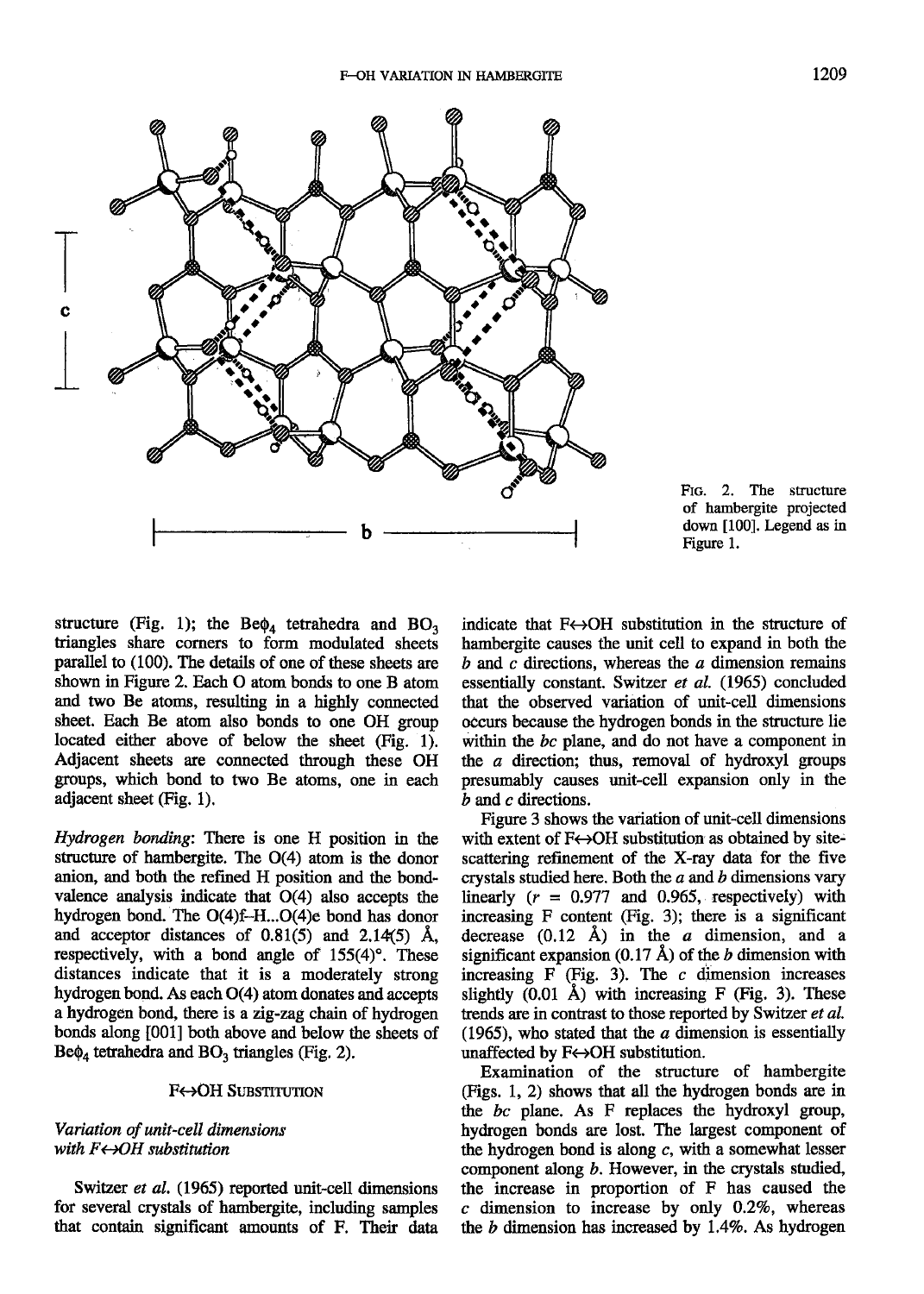

FIG. 3. The effect of  $F\leftrightarrow OH$  substitution upon the unit-cell dimensions of hambergite. (a) the a unit-cell dimension, the best-fit line is  $a = -0.2813F + 9.7798$ ,  $r = 0.977$ ; (b) the b unit-cell dimension, the best-fit line is  $b = 0.3669F + 12.1921$ ,  $r = 0.965$ ; (c) the c unit-cell dimension, the best-fit line is  $c = 0.0158F + 4.4318$ ,  $r = 0.782$ ; (d) the unit-cell volume, the best-fit line is  $V = 2.37F + 528.44$ ,  $r = 0.528$ . Units: a, b and  $c$  in  $\AA$ ,  $V$  in  $\AA$ <sup>3</sup>.

bonds are removed, the sheets of  $Be\phi_4$  tetrahedra and  $BO<sub>3</sub>$  triangles tend to flatten somewhat, causing a larger expansion along the b direction.

The increase of F substitution for OH causes a significant decrease in the  $a$  dimension; in the crystals studied, the reduction is  $1.2\%$ . As the hydrogen bonds are in the bc plane, another factor must affect the a dimension. The sheets of Be $\phi_4$  tetrahedra and BO<sub>3</sub> triangles in the structure of hambergite link through the OH group (Fig. 1), and there are four Be-O(4) bonds along the a direction per unit cell. The ionic radii of  $[2]F$ <sup>-</sup> and  $[3]O<sup>2</sup>$  are 1.285 and 1.36 Å, respectively (Shannon 1976); thus the reduction of the  $a$  dimension that occurs with increasing F may be attributed to the smaller size of the  $F$  anion. Assuming 50% of the O(4) anions have been replaced by F, anion size alone could account for a shortening of the a dimension of  $\sim$ 0.15 Å, comparable with the maximum shortening of  $0.12$  Å that is observed (Fig. 3).

## Bond-length variations with  $F \leftrightarrow OH$  substitution

Each (OH, F) anion bonds to one  $Be(1)$  and one

 $Be(2)$  atom, and substitution of F at the O(4) site will be reflected by a decrease in the Be-O(4) bond lengths. The values of  $\langle Be-O(4) \rangle$  for each crystal studied are plotted as a function of  $F/(F + OH)$  in Figure 4. The  $\langle \text{Be}-O(4) \rangle$  distance decreases with increasing F in a linear fashion  $(r = 0.934)$ .

Sums of ionic radii for  $[4]Be^{2+}$ ,  $[2]F^-$  and  $[3]O^{2-}$  from Shannon (1976) give expected Be-OH and Be-F bond lengths of 1.63 and 1.555 A, respectively. The sum of the constituent ionic radii is shown as a broken line in Figure 4; this is the hard-sphere model for bond-length variations in crystals. The best-fit line for the data is parallel to the hard-sphere model (Fig. 4), although is it displaced to lower bond-lengths by about 0.003 A. The best-fit line gives a Be-OH bond length of  $1.627$  Å, and extrapolating the line gives a Be-F bond length of  $1.550$  Å, values in good agreement with the expected values from sums of ionic radii. Notably, the agreement between expected and observed ftends of  $\langle \text{Be}-O(4)\rangle$  distances with F $\leftrightarrow$ OH substitution (Fig. 4) provides independent evidence that the F contents obtained by site-scattering refinement of the X-ray data are correct.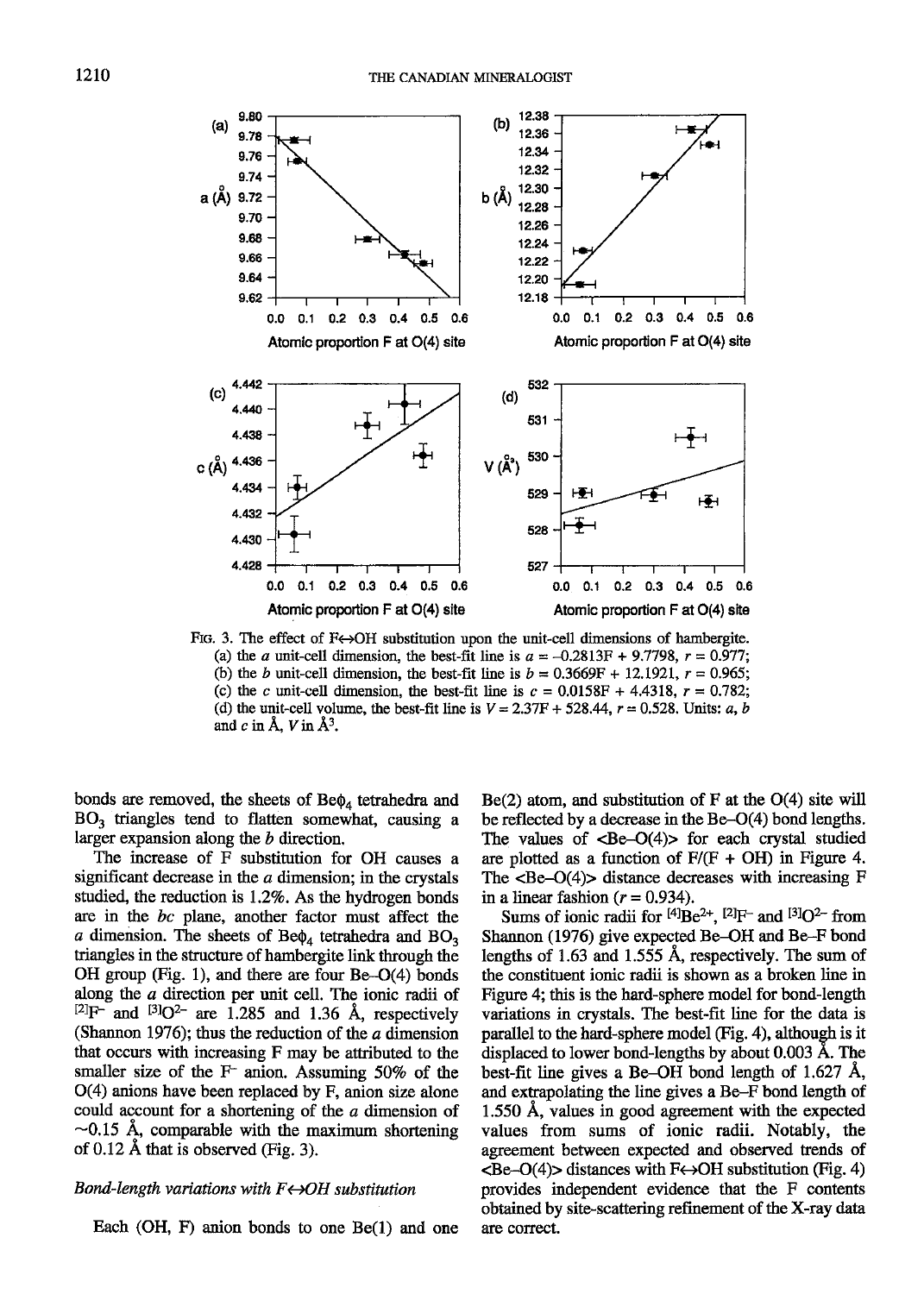

FIG. 4. The effect of  $F \leftrightarrow OH$  substitution upon the <Be-O(4)> and  $O(4)f-O(4)e$  separations. The best fit line for  $\langle \text{Be}-O(4) \rangle$  versus F is  $\langle \text{Be}-O(4) \rangle = -0.077F + 1.627$ .  $r = 0.934$ , and for O(4)f-O(4)e versus F, it is O(4)f-O(4)e  $= 0.322F + 2.900$ ,  $r = 0.968$ . The broken line represents the expected variation of  $\langle Be-O(4) \rangle$  obtained from sums of ionic radii.

Substitution of  $F$  at the  $O(4)$  site results in the loss of O(4)f-H...O(4)e bonds. It was indicated above that this leads to a flattening of the sheets of  $Be\phi_4$  tetrahedra and BO<sub>3</sub> triangles, resulting in a significant increase of the b dimension. Figure 4 shows that the donor-acceptor separation does increase linearly with increasing F proportion ( $r = 0.968$ ), confirming that the amplitude of the modulations of the sheets is reduced by the entry of F at the  $O(4)$  site.

## Possible factors that may limit the extent of  $F \leftrightarrow OH$  substitution in hambergite

To the best of our knowledge, the hambergite crystals from Kracovice (HM4 and HM5) have the highest F content yet reported. Electron-microprobe analysis indicates an F content of 7.0 wt% for HM4, corresponding to 0.35 atoms per formula unit  $(apfu)$ , and site-scattering refinement gives an F content of 9.6 wt% for HM5; the latter corresponds to a composition  $Be_2(BO_3)(OH)_{0.52}F_{0.48}$ . Can one expect a complete range of F«+OH substitution in hambergite?

A mineral with composition  $Be_2(BO_3)F$  has not been described, but Baidina et al. (1978) have synthesized crystals of  $Be_2(BO_3)F$  by reaction at 600°C. Their structure analysis for  $Be_2(BO_3)F$  shows that it is monoclinic, space group C2, a 7.687(4), b 4.439(3), c 8.669(4) Å,  $\beta$  107.08°.

The structure of  $Be_2(BO_3)F$  is shown projected down [010] in Figure 5.  $Be_2(BO_2)F$  has a framework structure, and, as in the structure of hambergite, the  $\text{Be}\phi_4$  and  $\text{BO}_3$  polyhedra occur in sheets, in this case parallel to (001). These sheets are connected into a framework through the F position; each F atom bonds to a Be atom in each adjacent sheet (Fig. 5). Comparison of the structure of hambergite (Fig. 1) and  $Be_2(BO_2)F$  (Fig. 5) shows that the structures have



FIG. 5. The structure of projected  $Be<sub>2</sub>(BO<sub>3</sub>)F$ down [010]. B atoms are shown as cross-hatched circles, Be atoms as open circles with shading in the lower left. O atoms as circles shaded with parallel lines, and F atoms are shown as open circles.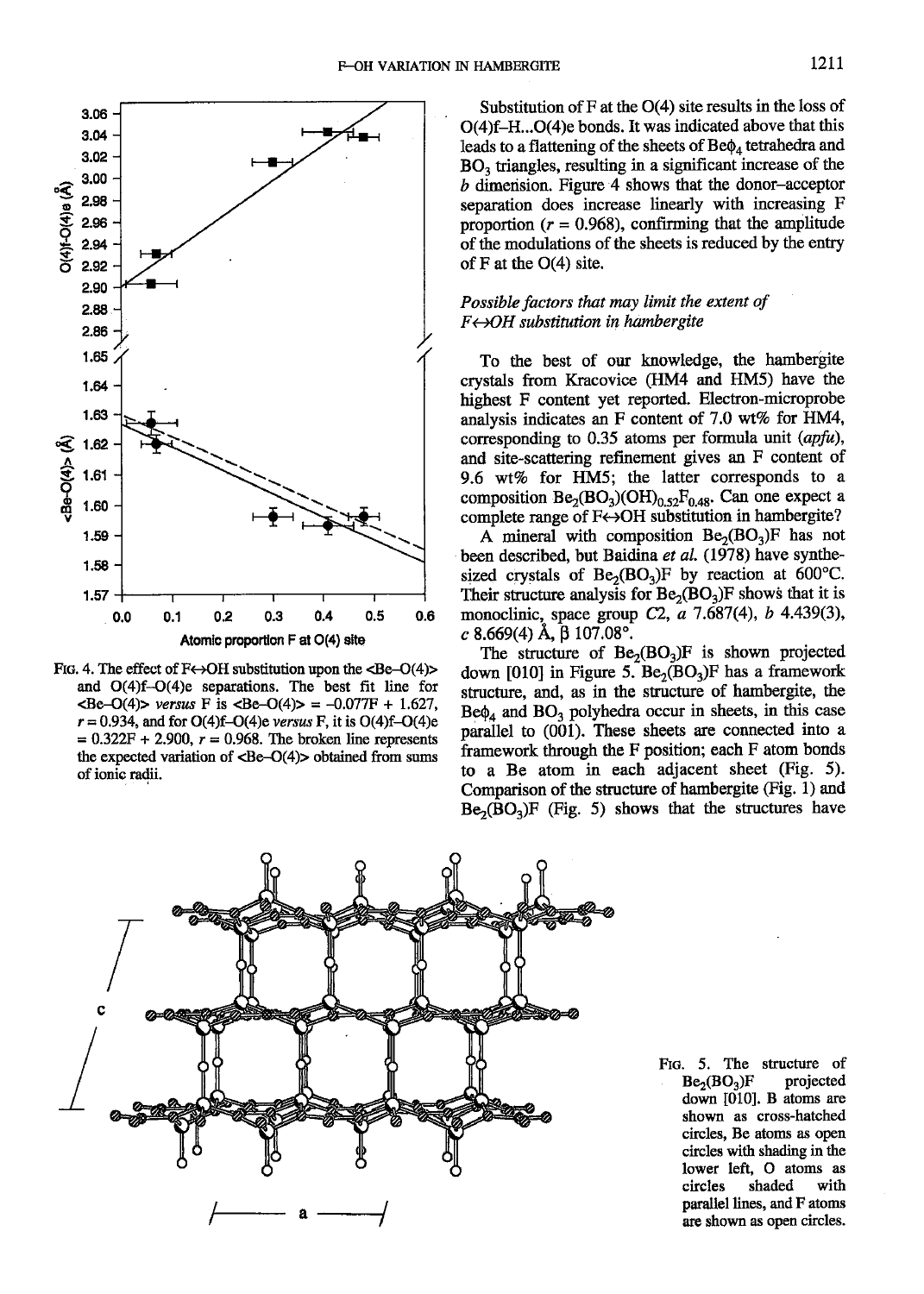



similar connectivities. However, in  $Be<sub>2</sub>(BO<sub>3</sub>)F$  the sheets are flat, whereas in hambergite the sheets are modulated.

In the sheet of the  $Be<sub>2</sub>(BO<sub>3</sub>)F$  structure (Fig. 6), each O atom bonds to one B atom and two Be atoms. and the connectivity of the sheets is the same as in hambergite (Fig. 2). However, the orientation of the Be $\phi$ , tetrahedra is not the same in  $Be_2(BO_3)F$  and hambergite. In  $Be<sub>2</sub>(BO<sub>3</sub>)F$ , the apical F positions of the Be $\phi<sub>4</sub>$  tetrahedra point up (U) and down (D) with the sequence UDUDUD along the sheets in both the b and a  $sin\beta$ directions (Fig. 6). In hambergite, the apical OH positions of the  $Be\phi_4$  tetrahedra point up and down with the sequence DUUDUDDU, as can be seen in Figures L and 2. Thus, the connections between the sheets of  $Be\phi_4$  tetrahedra and  $BO_3$  triangles are ordered differently in the structures of  $Be_2(BO_3)F$  and hambergite  $(Figs. 1, 5)$ .



FtG. 7. Possible local F-OH arrangements along the hydrogen-bonded strips in hambergite. (a) All sites are occupied by OH, (b) one half the sites are occupied by F, the OH(4)f-H bond is parallel to the  $b$  direction, and the H atom forms a bifurcated hydrogen bond with adjacent F atoms; (c) one half the sites are occupied by F with the occurrence of hydrogen-bonded OH-F pairs. O atoms are shown as circles shaded with parallel lines, F atoms are large open circles, and H atoms are shown as small open circles.